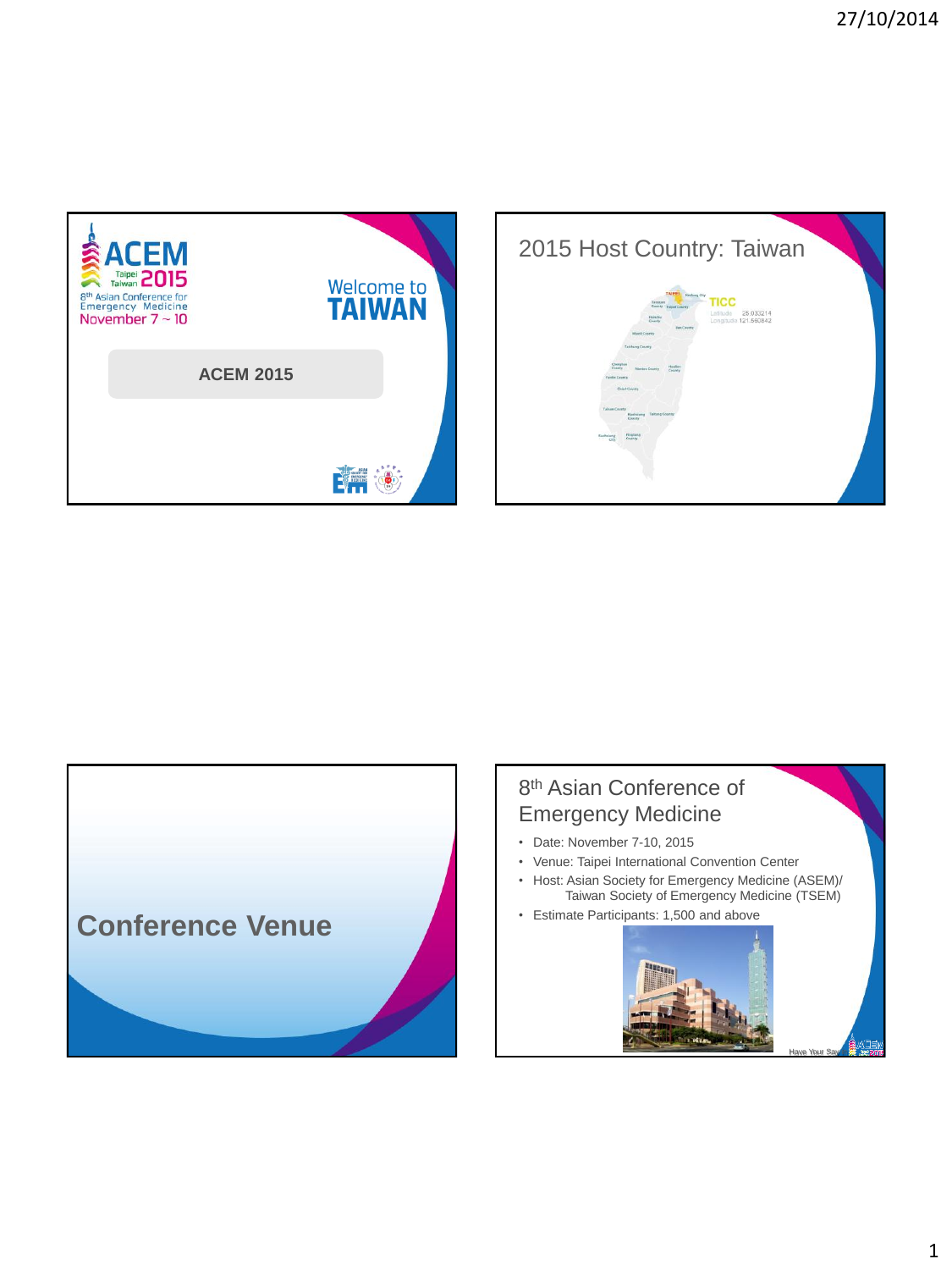|               |                                         | Symposiums/Panel Discussions/Free Paper Oral Presentation                                                                                                                                                                                                                                                                                                                                                                                                                                                                                                                      |
|---------------|-----------------------------------------|--------------------------------------------------------------------------------------------------------------------------------------------------------------------------------------------------------------------------------------------------------------------------------------------------------------------------------------------------------------------------------------------------------------------------------------------------------------------------------------------------------------------------------------------------------------------------------|
| 1010-11:40    |                                         | Symposiums/Panel Discussions/Free Paper Oral Presentation                                                                                                                                                                                                                                                                                                                                                                                                                                                                                                                      |
|               |                                         |                                                                                                                                                                                                                                                                                                                                                                                                                                                                                                                                                                                |
|               | Lecture                                 | Symposiums/Panel Discussions/Free Paper Oral Presentation                                                                                                                                                                                                                                                                                                                                                                                                                                                                                                                      |
| 1500-16:30    |                                         | Symposiums/Panel Discussions/Free Paper Oral Presentation                                                                                                                                                                                                                                                                                                                                                                                                                                                                                                                      |
|               |                                         |                                                                                                                                                                                                                                                                                                                                                                                                                                                                                                                                                                                |
|               |                                         |                                                                                                                                                                                                                                                                                                                                                                                                                                                                                                                                                                                |
|               |                                         | Symposiums/Panel Discussions/Free Paper Oral Presentation                                                                                                                                                                                                                                                                                                                                                                                                                                                                                                                      |
| $10:10-11:40$ |                                         | Symposiums/Panel Discussions/Free Paper Oral Presentation                                                                                                                                                                                                                                                                                                                                                                                                                                                                                                                      |
|               |                                         |                                                                                                                                                                                                                                                                                                                                                                                                                                                                                                                                                                                |
|               | 12:00-13:20 <b>Luncheon Seminar (2)</b> |                                                                                                                                                                                                                                                                                                                                                                                                                                                                                                                                                                                |
|               |                                         | 13:30-16:00 Symposiums/Panel Discussions/Seminar/Free Paper Oral Presentation                                                                                                                                                                                                                                                                                                                                                                                                                                                                                                  |
|               |                                         | 08:00-18:00 Pre-Conference Workshop<br>18:30-21:00 Welcome Reception<br>09:00-10:00 Opening Ceremony<br>10:00-10:50 Plenary 1<br>10:50-11:40 Plenary 2<br>12:00-13:20 <b>Luncheon Seminar (2)</b><br>13:30-15:00 Symposiums/Panel Discussions/Educational Lecture<br>15:00-17:00 Symposiums/Panel Discussions/Educational Lecture<br>18:00-20:30 Presidential Dinner<br>08:30-10:00 Educational<br>I ecture<br>12:00-13:20 Luncheon Seminar (2)<br>13:30-14:50 Educational<br>16:40-17:40 Poster Presentation<br>19:00-21:00 Gala Dinner<br>8:30-10:00 Educational<br>I ecture |

# EMSS and Prehospital

- EMSS in development: Growing from the ground
- Roles of medical director in EMSS: What to do and how to do?
- Dispatch: The system in alarm
- EMT training and continuing education
- Public access defibrillation
- Experiences of aero-transportation: System, cost, and effectiveness
- Wilderness medicine

## Disaster Medicine

- Hospital preparedness
- Mass gathering
- Case study
- Disaster medical assistance teams

# Preconference Workshop

- EMS Leader and Medical Director Training – TSEM, PAROS, AEMC, NAEMSP
- Dispatcher
- Simulation
- Ultrasound- Basic and Advanced
- Toxicology
- Management Academy
- Emergency Airway
- EBM Competition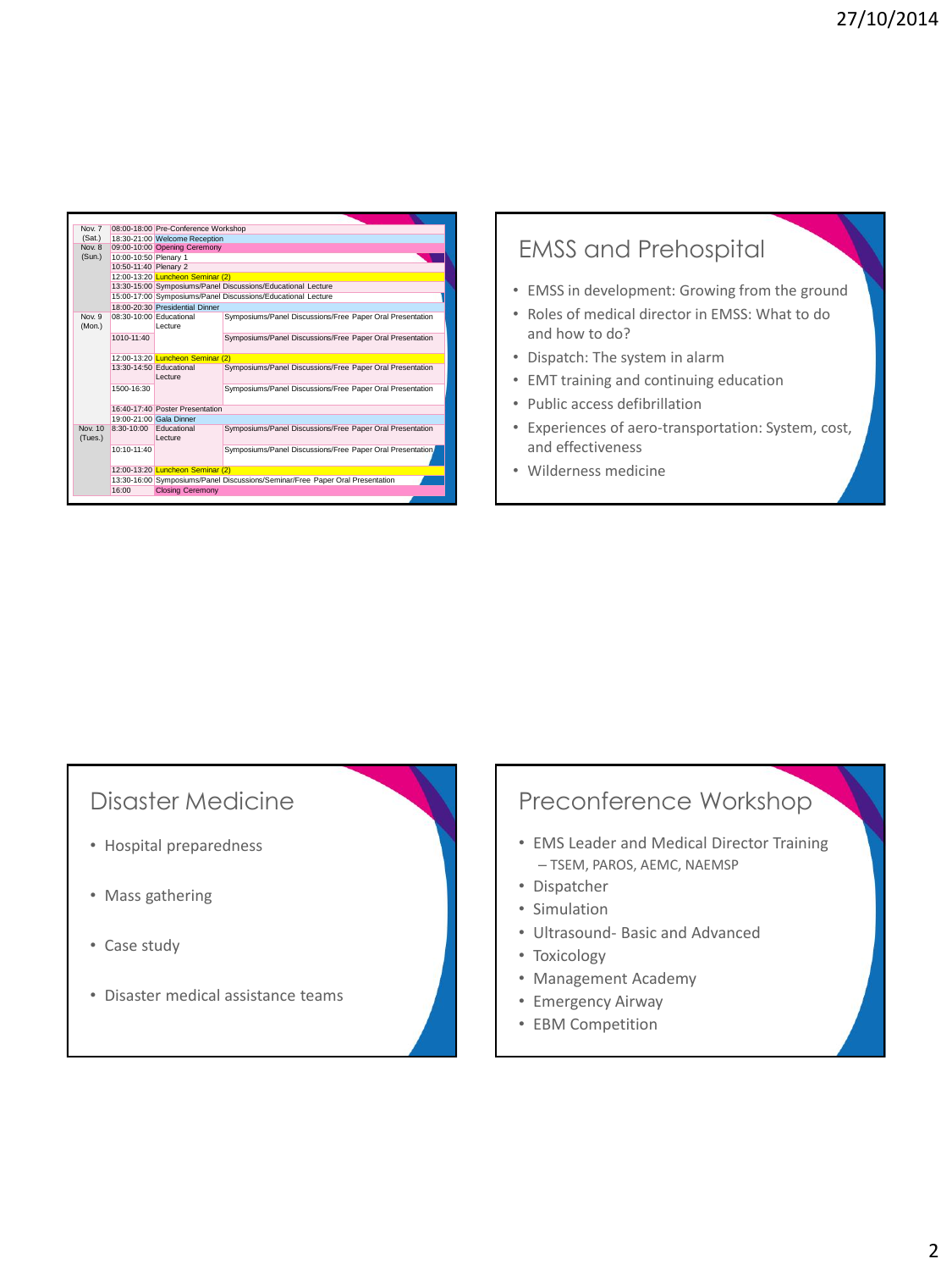#### Asian Resuscitation Science Symposium (A-ReSS)

Guidelines:

Review and highlight of the major changes of 2015 ACLS guidelines (1) BLS and AED (2) ALS (3) Pediatric and neonatal (4) ACS and Stroke 2. Introduction of Asian BLS guidelines

## Asian Resuscitation Science Symposium (A-ReSS)

1. Resuscitation - system of care in Asia

- 2. Defibrillation -Waveform analysis for timing of defibrillation and prognostication
- 3. Resuscitation pharmacology evidence or consensus?
- 4. Device-assisted CPR where are the evidences?
- 5. ECMO for resuscitation who, when and how?
- 6. Oxygen as a double-edge sword in emergency medicine and resuscitation medicine (Pros and Cons Debate)
- 7. Therapeutic hypothermia evidences to date and the ways to go
- 8. Roles of ultrasonography in resuscitation prevention, guidance of resuscitation and prognostication
- 9. Post-resuscitation bundle-of-care approach

10. How to improve the quality of CPR – Education, monitor, and what else

## PAROS-AEMSC-PATOS Activities

- EMS Leadership and Medical Director Workshop
- Dispatch CPR Workshop
- PAROS open and EXCO meeting
- PATOS open and EXCO meeting
- PAROS-AEMSC-PATOS dinner